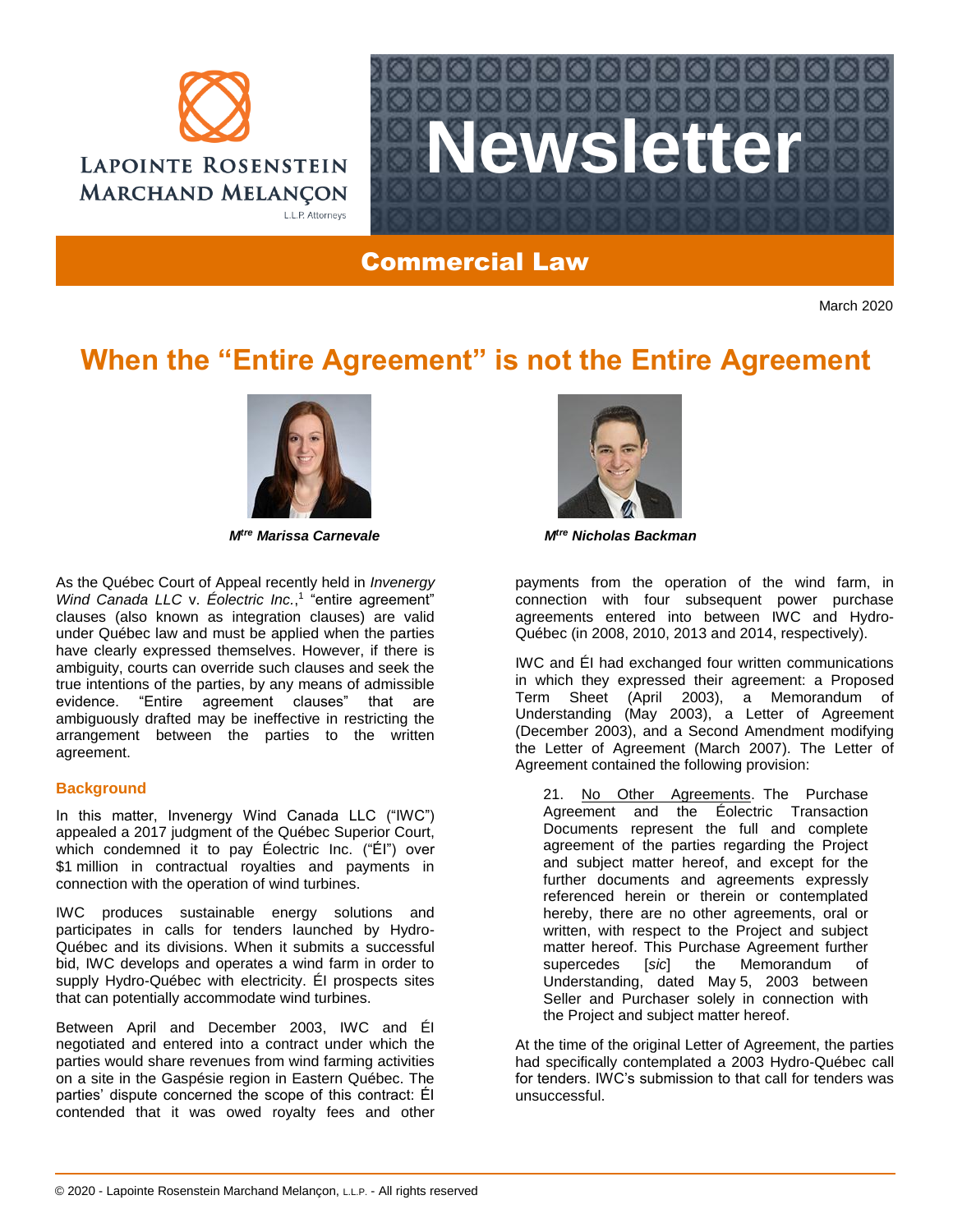#### Newsletter – Commercial Law March 2020

Despite this initial setback, the parties continued to work together. ÉI monitored and collected data with respect to the wind farm site, which it transmitted to IWC. Using this data, IWC prepared a submission to a second Hydro-Québec call for tenders, involving the same wind farm site. In 2007, the parties agreed to the Second Amendment, which changed certain references in the Letter of Agreement to reflect the new submission. This second bid led to the 2008 power purchase agreement between IWC and Hydro-Québec. Through successful submissions to further Hydro-Québec calls for tenders, IWC obtained the 2010, 2013 and 2014 power purchase agreements to be fulfilled at the same site.

IWC did not dispute that ÉI was entitled to various payments and royalties flowing from the Hydro-Québec contract that it signed in 2008. However, IWC refused to pay any amounts to ÉI in relation to the subsequent power purchase agreements involving the same wind farm site, relying upon the entire agreement clause cited above to argue that ÉI's rights to remuneration were limited to the revenues generated from the 2008 Hydro-Québec contract.

### **Decision**

In principle, "entire agreement" clauses are valid under Québec law.<sup>2</sup> When drafted effectively, integration clauses enable the predictability and stability of contractual relationships, by preventing the inclusion of additional or implicit provisions into contracts.<sup>3</sup>

In interpreting the contract between IWC and ÉI, the trial judge had held that ÉI was entitled to past and future royalties in addition to other payments, in respect of all power purchase agreements entered into between IWC and Hydro-Québec relating to the specified wind farm site.

On appeal, IWC argued that the trial judge erred in failing to give effect to the "entire agreement clause." IWC contended that this clause limited its obligations to those flowing from the call for tenders specifically referred to and contemplated by the parties in their contract, as amended by the 2007 Second Amendment.

Ultimately, the Court of Appeal upheld the trial judge's decision. The Court referred approvingly to the trial judge's application of a 2013 decision<sup>4</sup> in which the Supreme Court of Canada distinguished between the "common intention" and the "declared will" of contracting parties. The agreement between the parties is ultimately reflected in the common intention, despite the importance of the declaration (oral or written) of that intention.<sup>5</sup> Where the declared will of the parties creates ambiguity, courts can override an "entire agreement" clause and seek the actual common intention of the parties, subject to the rules of civil evidence. $6$  This is consistent with

article 1425 of the Civil Code of Québec, which states: "The common intention of the parties rather than adherence to the literal meaning of the words shall be sought in interpreting a contract" (*emphasis added*).

In this case, ambiguity arose from the fact that the Letter of Agreement (as amended in 2007) did not expressly state whether the payment obligations and royalty fees owing to ÉI were ongoing or limited to a single contract resulting from a Hydro-Québec call for tenders. The Court upheld the trial judge's findings through his use of documentary and testimonial evidence to dispel this ambiguity, thereby effectively setting aside the integration clause contained in the contract.

The Court of Appeal concurred with the trial judge's determination that the fees payable to ÉI throughout the operation of the wind turbines were not linked to any specific tender process, but to the entire site. The Court held that it was logical that, having done everything necessary to assess the energy potential of the site, ÉI should receive ongoing royalties from the operation of the wind turbines on that site (including from Hydro-Québec power purchase agreements that did not exist at the time of the 2003 Letter of Agreement or the 2007 Second Amendment). The Court of Appeal found that IWC's interpretation of the contract, which sought to restrict the remuneration owing to ÉI by virtue of the entire agreement clause, was neither commercially reasonable for ÉI nor consistent with other positions taken by IWC.

#### **Takeaways**

This case is an important reminder that a contract is distinct from its physical medium.<sup>7</sup> While entire agreement clauses are common in Québec contracts, they must reflect all of the agreements to which the parties consented in order to be enforceable, as courts may override a clause that deviates from the true common intention of the parties, provided the evidence supports their conclusion. This effectively means that parties may introduce evidence by any permissible means in order to contradict an entire agreement clause, if it serves their interest, such that contractual stability may be more difficult to achieve with certainty in practice.

When drafting an entire agreement clause, it is essential to ensure that it is clear and unambiguous. If there is any ambiguity in its language, the clause may not be effective in protecting the parties' intentions to restrict their arrangement to the confines of the written agreement.

Although the purpose of drafting an entire agreement clause is often to exclude understandings or representations made in the negotiation process, it is important to consider any post-contractual issues that may arise, and to the extent possible, specifically address these points.